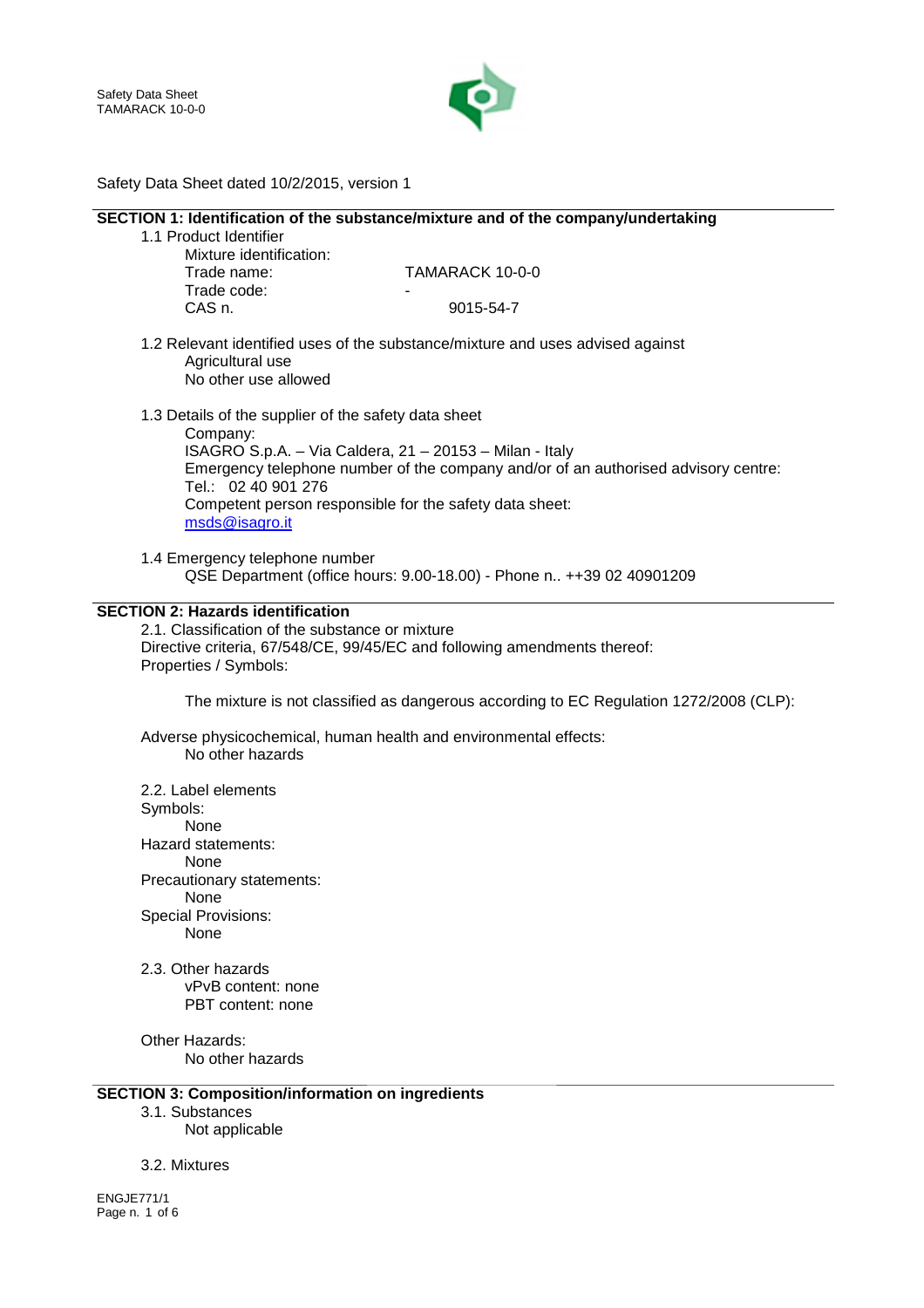Chemical characterization: Protein hydrolyzates CAS number: 9015-54-7

The product doesn not contain components to be mentioned in this section.

The product is, basically, a mixture of aminoacids and peptides.

#### **SECTION 4: First aid measures**

4.1. Description of first aid measures

In case of skin contact:

Wash with plenty of water and soap.

- In case of eyes contact:
- In case of contact with eyes, rinse immediately with plenty of water and seek medical advice. In case of Ingestion:

Do not under any circumstances induce vomiting. OBTAIN A MEDICAL EXAMINATION IMMEDIATELY.

#### In case of Inhalation:

Remove casualty to fresh air and keep warm and at rest.

- 4.2. Most important symptoms and effects, both acute and delayed **None**
- 4.3. Indication of any immediate medical attention and special treatment needed Treatment:
	- None

# **SECTION 5: Firefighting measures**

5.1. Extinguishing media Suitable extinguishing media: Water.

Carbon dioxide (CO2). Extinguishing media which must not be used for safety reasons: None in particular.

- 5.2. Special hazards arising from the substance or mixture Do not inhale explosion and combustion gases. Burning produces heavy smoke.
- 5.3. Advice for firefighters Use suitable breathing apparatus . Collect contaminated fire extinguishing water separately. This must not be discharged into drains. Move undamaged containers from immediate hazard area if it can be done safely.

## **SECTION 6: Accidental release measures**

6.1. Personal precautions, protective equipment and emergency procedures Wear personal protection equipment. Remove persons to safety.

See protective measures under point 7 and 8.

6.2. Environmental precautions

Do not allow to enter into soil/subsoil. Do not allow to enter into surface water or drains. Retain contaminated washing water and dispose it.

In case of gas escape or of entry into waterways, soil or drains, inform the responsible authorities.

- Suitable material for taking up: absorbing material, organic, sand
- 6.3. Methods and material for containment and cleaning up
- Wash with plenty of water. 6.4. Reference to other sections
	- See also section 8 and 13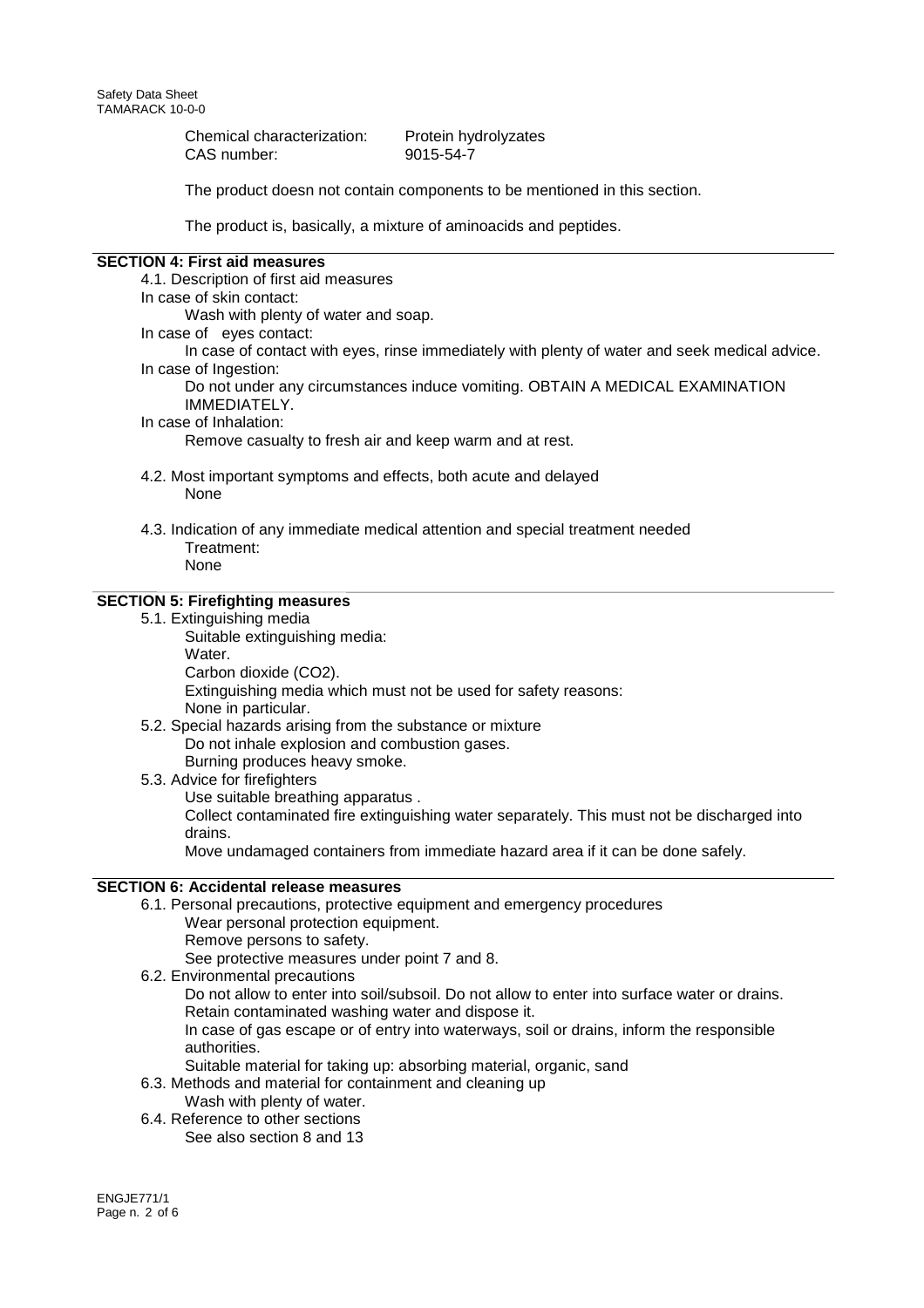# **SECTION 7: Handling and storage**

- 7.1. Precautions for safe handling Avoid contact with skin and eyes, inhaltion of vapours and mists. Do not eat or drink while working. See also section 8 for recomened protective equipment.
- 7.2. Conditions for safe storage, including any incompatibilities Keep away from food, drink and feed. Incompatible materials: None in particular. Instructions as regards storage premises: Adequately ventilated premises.
- 7.3. Specific end use(s) None in particular

#### **SECTION 8: Exposure controls/personal protection**

8.1. Control parameters

DNEL Exposure Limit Values

N.A.

PNEC Exposure Limit Values N.A.

8.2. Exposure controls

Eye protection:

Not needed for normal use. Anyway, operate according good working practices.

Protection for skin:

No special precaution must be adopted for normal use.

Protection for hands:

Not needed for normal use.

Respiratory protection:

Not needed for normal use.

Thermal Hazards:

None

Environmental exposure controls: None

# **SECTION 9: Physical and chemical properties**

9.1 Information on basic physical and chemical properties Appearance and colour: Liquid, brownish Odour: Characteristic Odour threshold: Not relevant pH: 6.0-6.8 (10% solution) Melting point / freezing point: Not relevant Initial boiling point and boiling range: Not relevant Solid/gas flammability: Not relevant Upper/lower flammability or explosive limits: Not relevant Vapour density: Not relevant Flash point: Not relevant Evaporation rate: Not relevant Vapour pressure: Not relevant Relative density: 1.27 kg/l Solubility in water: Totally soluble<br>
Solubility: The Not relevant Lipid solubility: Partition coefficient (n-octanol/water): Not relevant Auto-ignition temperature: Not relevant Decomposition temperature: Not relevant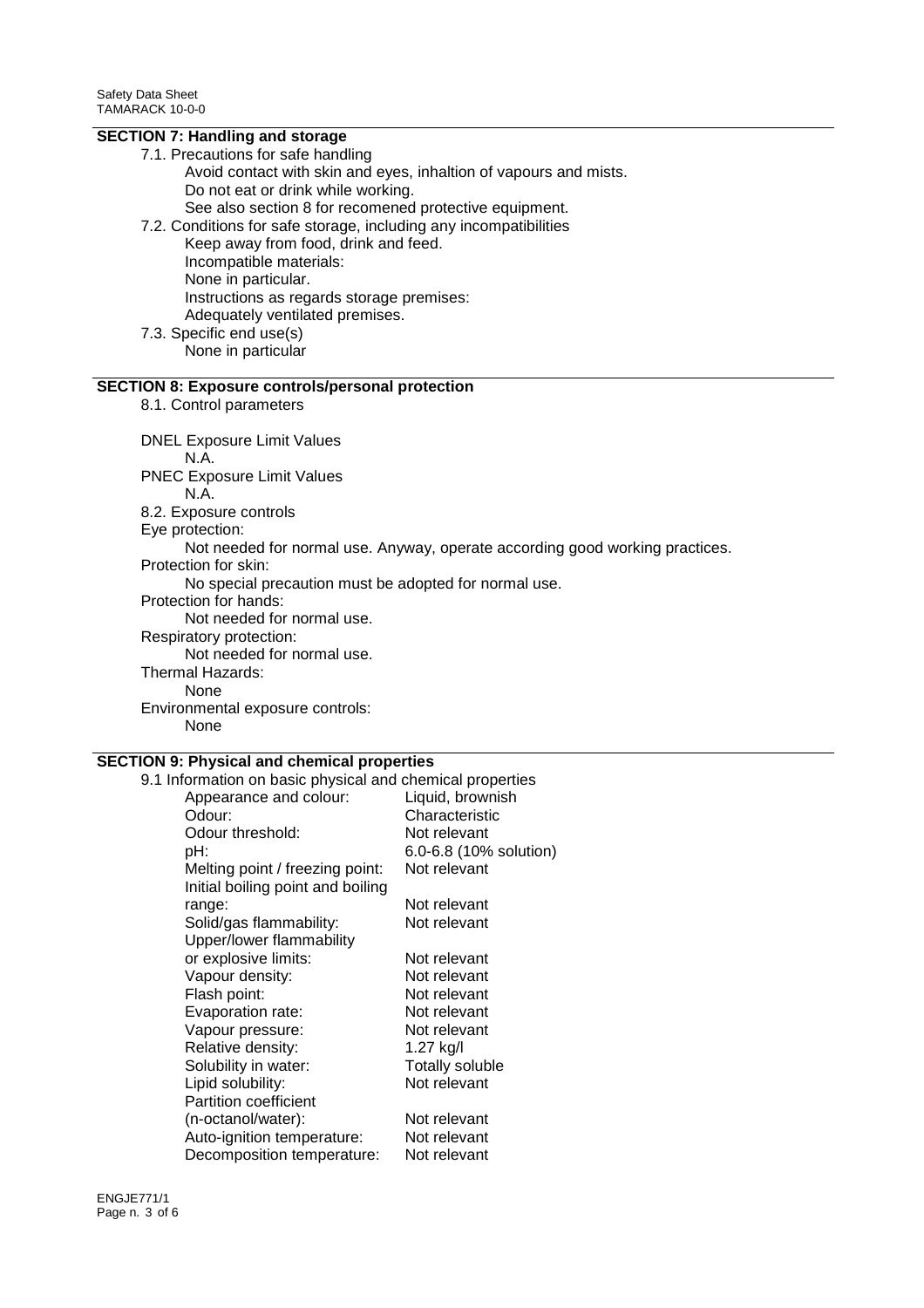Safety Data Sheet TAMARACK 10-0-0

| Viscosity:<br>Explosive properties:<br>Oxidizing properties: | Not relevant<br>Not explosive<br>Not relevant |
|--------------------------------------------------------------|-----------------------------------------------|
| 9.2 Other information                                        |                                               |
| Miscibility:                                                 | Not relevant                                  |
| Fat Solubility:                                              | Not relevant                                  |
| Conductivity:                                                | Not relevant                                  |
| Substance Groups relevant                                    |                                               |
| Properties                                                   | Not relevant                                  |
|                                                              |                                               |

## **SECTION 10: Stability and reactivity**

- 10.1. Reactivity
- Stable under normal conditions
- 10.2. Chemical stability
- Stable under normal conditions
- 10.3. Possibility of hazardous reactions None
- 10.4. Conditions to avoid Stable under normal conditions.
- 10.5. Incompatible materials None in particular.
- 10.6. Hazardous decomposition products None.

## **SECTION 11: Toxicological information**

- 11.1. Information on toxicological effects
- Toxicological information of the substance: Not applicable

If not differently specified, the information required in Regulation 453/2010/EC listed below must be considered as N.A.:

- a) acute toxicity;
- b) skin corrosion/irritation;
- c) serious eye damage/irritation;
- d) respiratory or skin sensitisation;
- e) germ cell mutagenicity;
- f) carcinogenicity;
- g) reproductive toxicity;
- h) STOT-single exposure;
- i) STOT-repeated exposure;
- j) aspiration hazard.

## **SECTION 12: Ecological information**

12.1. Toxicity

Adopt good working practices, so that the product is not released into the environment.

- 12.2. Persistence and degradability Not relevant
- 12.3. Bioaccumulative potential Not relevant
- 12.4. Mobility in soil Not relevant
- 12.5. Results of PBT and vPvB assessment Not requested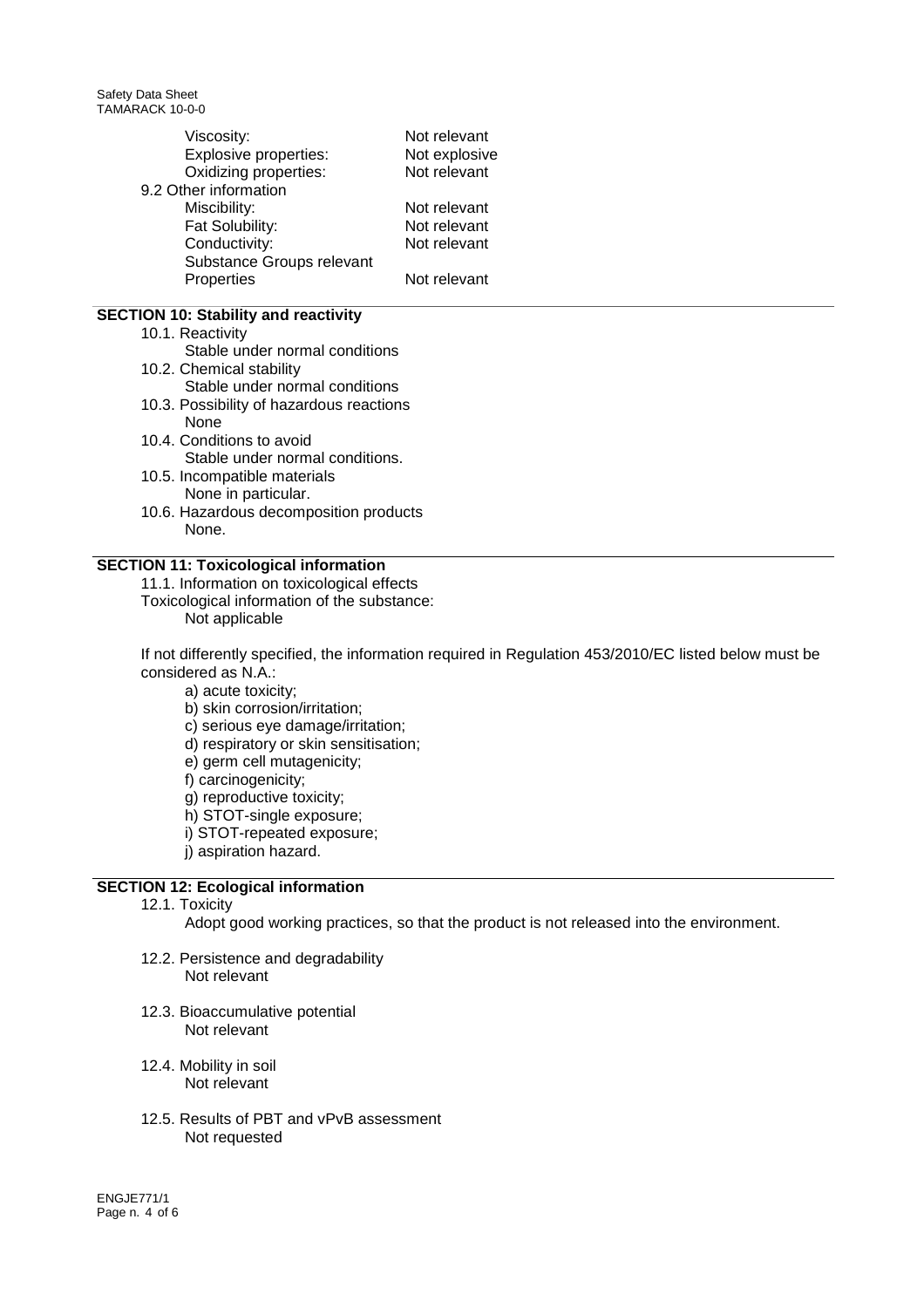# 12.6. Other adverse effects

None

## **SECTION 13: Disposal considerations**

13.1. Waste treatment methods

Recover if possible. In so doing, comply with the local and national regulations currently in force.

## **SECTION 14: Transport information**

- 14.1. UN number
- 14.2 UN proper shipping name:
	- N.A.
- 14.3 Transport hazard class(es):
	- N.A.
- 14.4 Packing Group:
	- N.A.
- 14.5 Environmental hazards

N.A.

14.6 Special Precautions for User

N.A.

14.7 Transport in bulk according to Annex II of MARPOL 73/78 and the IBC Code No

#### **SECTION 15: Regulatory information**

15.1 Safety, health and environmental regulations/legislation specific for the substance or mixture Dir. 67/548/EEC (Classification, packaging and labelling of dangerous substances). Dir. 99/45/EEC (Classification, packaging and labelling of dangerous preparations). Dir. 98/24/EC (Risks related to chemical agents at work). Dir. 2000/39/EC (Occupational exposure limit values); Dir. 2006/8/CE. Regulation (CE) n. 1907/2006 (REACH), Regulation (CE) n. 1272/2008 (CLP), Regulation (CE) n. 790/2009 (1° ATP CLP), Regulation (EU) n. 453/2010 (Annex I).

Where applicable, refer to the following regulatory provisions :

Directive 82/501/EEC ('Activities linked to risks of serious accidents') and subsequent amendments.

Regulation (EC) nr 648/2004 (detergents). 1999/13/EC (VOC directive)

15.2 Chemical Safety Assessment Not requested

#### **SECTION 16: Other information**

This safety data sheet has been completely updated in compliance to Regulation 453/2010/EU. This document was prepared by a competent person who has received appropriate training. Main bibliographic sources:

ECDIN - Environmental Chemicals Data and Information Network - Joint Research Centre, Commission of the European Communities

SAX's DANGEROUS PROPERTIES OF INDUSTRIAL MATERIALS - Eight Edition - Van Nostrand Reinold

CCNL - Appendix 1

Insert further consulted bibliography

The information contained herein is based on our state of knowledge at the above-specified date. It refers solely to the product indicated and constitutes no guarantee of particular quality.

It is the duty of the user to ensure that this information is appropriate and complete with respect to the specific use intended.

This MSDS cancels and replaces any preceding release.

ADR: European Agreement concerning the International Carriage of

ENGJE771/1 Page n. 5 of 6